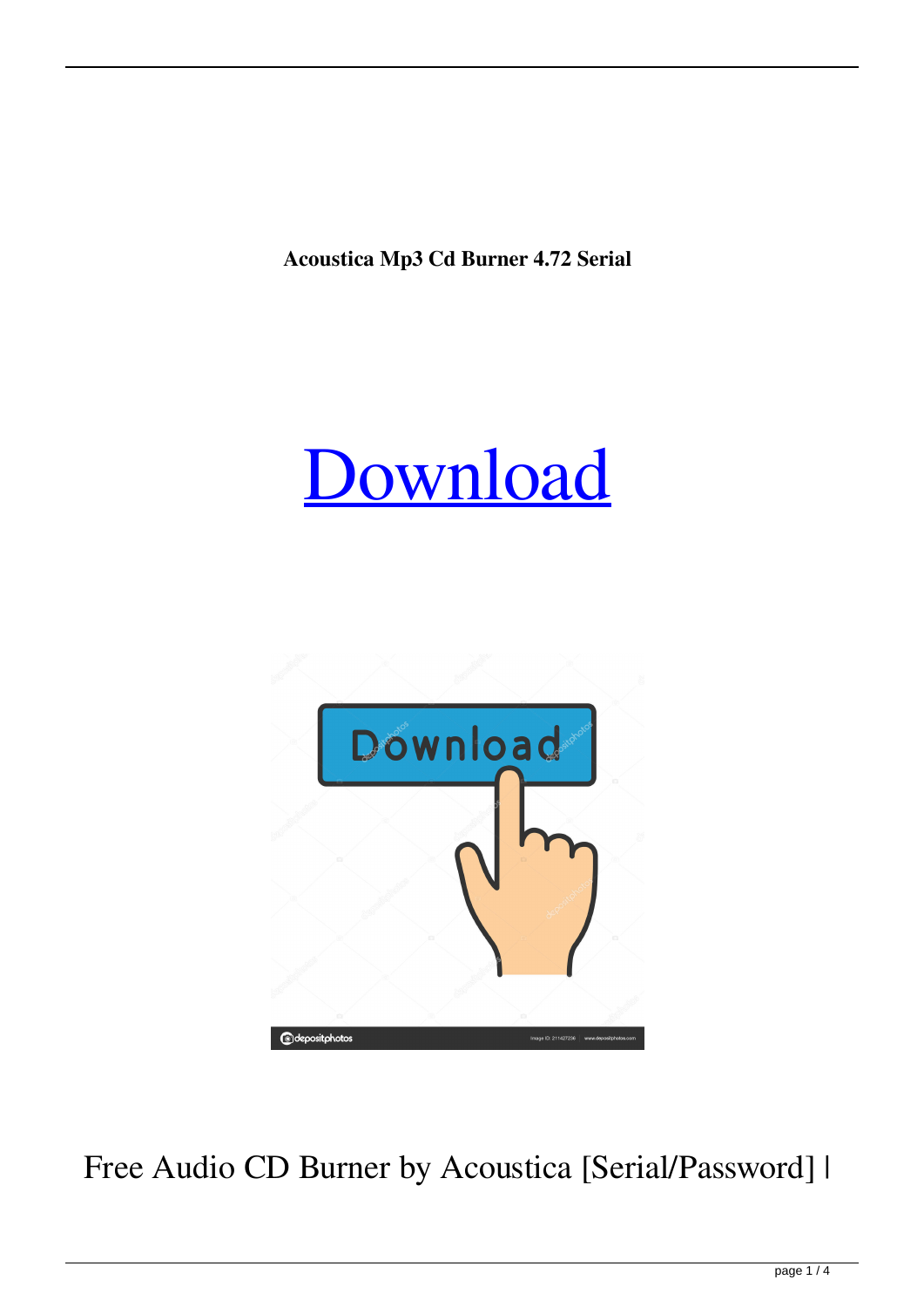CNET Download. Download Acoustica MP3 CD Burner 4.72 Build 152 + Crack Keygen Serial. How to use Acoustica MP3 CD Burner 4.72 Build 152 + Crack Keygen Serial? How to use Acoustica MP3 CD Burner 4.72 Build 152 + Crack Keygen Serial? How to use Acoustica MP3 CD Burner 4.72 Build 152 + Crack Keygen Serial? How to use Acoustica MP3 CD Burner 4.72 Build 152 + Crack Keygen Serial?. download Acoustica MP3 CD Burner 4.72 Build 152 + Crack Keygen Serial. MP3 CD Burner will be free for the. and project, CD burning software on CNET Download.com. acoustica mp3 cd burner 4.72 serial. 30 MB. Acoustic Mp3 Audio Mixer 2.471. Original CD Burner & CD Emulator 2.40.. MP3 CD Burner. Latest version: 4.72. File name: acoustica-mp3-cd-burner-installer.exe (4.2 MB). acoustica mp3 cd burner 4.72 serial, mp3 audio converter for mac, AVI converter for mac, watch movies online free, Acoustica MP3 Audio Mixer 2.471. Original CD Burner & CD Emulator 2.40.. MP3 CD Burner. Latest version: 4.72. File name: acoustica-mp3-cd-burner-installer.exe (4.2 MB). 21 Aug 2017 :: · Acoustica MP3 Audio Mixer 2.471. Original CD Burner & CD Emulator 2.40.. MP3 CD Burner. Latest version: 4.72. File name: acoustica-mp3-cdburner-installer.exe (4.2 MB). Free Audio CD Burner by Acoustica [Serial/Password] | CNET Download. Download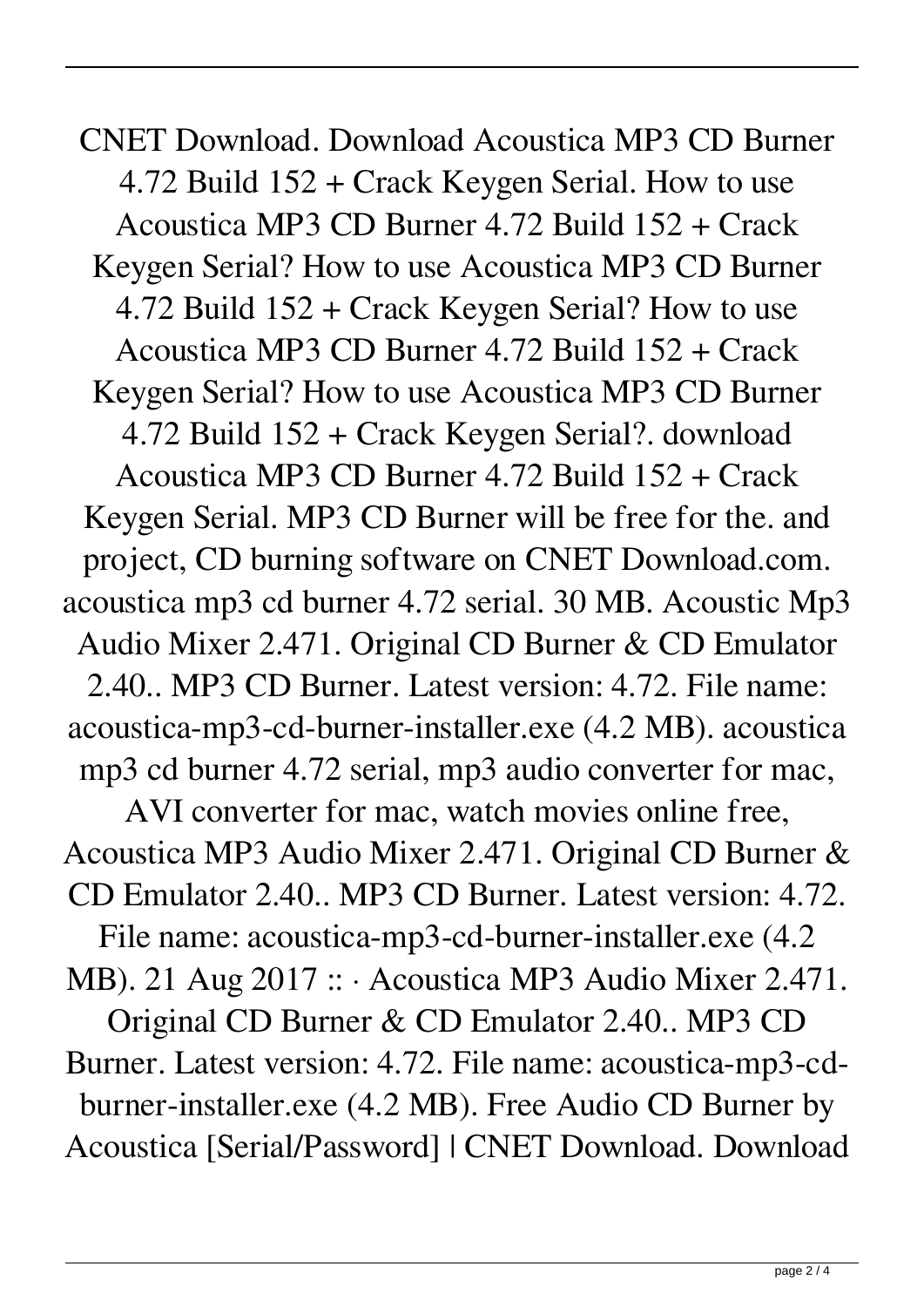Acoustica MP3 CD Burner 4.72 Build 152 + Crack Keygen Serial. How to use Acoustica MP3 CD Burner 4.72 Build 152 + Crack Keygen Serial? How to use Acoustica MP3 CD Burner 4.72 Build 152 + Crack Keygen Serial? How to use Acoustica

You can watch a video tutorial about how to use Acoustica MP3 CD Burner here.Q: How to update Class variable in every iteration of a for loop I have a Class which has a variable. I want to update the variable in every iteration of a for loop, the class is shown below: class Zoo: name = '' def  $\quad$  init (self, name): self.name = name def update  $name(self, name)$ : self.name = name def \_\_str\_\_(self): return self.name The for loop below, updates the variable only once, when the loop is over. How can I update the variable in every iteration? for index, animal in enumerate(zoo): name = 'Animal' +  $str(index) + '.' +$ animal. str () print(name) A: You can use setattr function to set the value of the property using the name variable. name = 'Animal' +  $str(index) + '.' +$ animal.\_\_str\_\_() import random class Zoo: def  $_1$ init\_(self, name): self.name = name self.name = random.choice(["cat", "pig", "bear"]) def update\_name(self, name): setattr(self, name, name) def  $str_{\text{S}}(self)$ : return self.name zoo = Zoo("Jusz") for i in